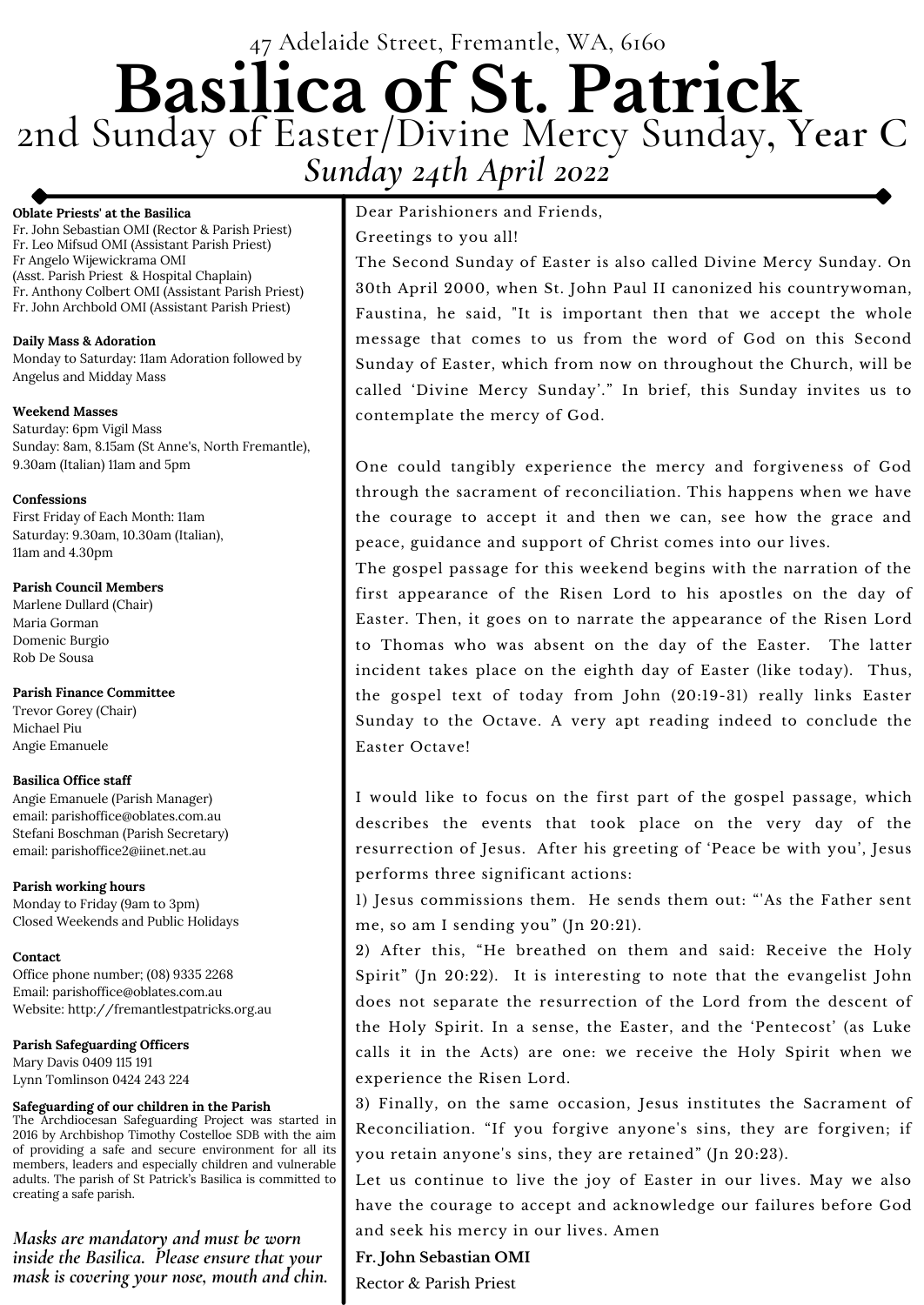## **Entrance Antiphon**

Like newborn infants, you must long for the pure, spiritual milk, that in him you may grow to salvation, alleluia.

## **First Reading**

A reading from the Acts of the Apostles 5:12-16 *The numbers of men and women who came to believe in the Lord increased steadily*

The faithful all used to meet by common consent in the Portico of Solomon. No one else ever dared to join them, but the people were loud in their praise and the numbers of men and women who came to believe in the Lord increased steadily. So many signs and wonders were worked among the people at the hands of the apostles that the sick were even taken out into the streets and laid on beds and sleeping-mats in the hope that at least the shadow of Peter might fall across some of them as he went past. People even came crowding in from the towns round about Jerusalem, bringing with them their sick and those tormented by unclean spirits, and all of them were cured.

The word of the Lord. **All: Thanks be to God.**

# **The Liturgy of the Word**

# **Music Ministry**

## **Organists & Cantors**

Sat 6pm Vigil: Eimear Foley (cantor); Andrew Brown (organist) Sun 8am & 11am: Sophie Rodgers (cantor); Andrew Brown (organist) Sun 5pm: Keaton Staz (cantor); Andrew Brown (organist)

**Hymns**

Mass Setting: Marty Haugen - Mass of Creation Processional Hymn: CWB 619 Alleluia! Sing to Jesus Thanksgiving Hymn: CWB 863 Where there is charity and love Recessional Hymn: CWD 633 By your kingly power, O risen Lord

## **Responsorial Psalm**

**Response: Give thanks to the Lord for he is good, his love is everlasting.**

Let the sons of Israel say: 'His love has no end.' Let the sons of Aaron say: 'His love has no end.' Let those who fear the Lord say: 'His love has no end.' **Response: Give thanks to the Lord, for he is good; his love is everlasting.**

The stone which the builders rejected has become the corner stone. This is the work of the Lord, a marvel in our eyes. This day was made by the Lord; we rejoice and are glad. **Response: Give thanks to the Lord, for he is good; his love is everlasting.**

O Lord, grant us salvation; O Lord, grant success. Blessed in the name of the Lord is he who comes. We bless you from the house of the Lord; the Lord God is our light. **Response: Give thanks to the Lord, for he is good; his love is everlasting.**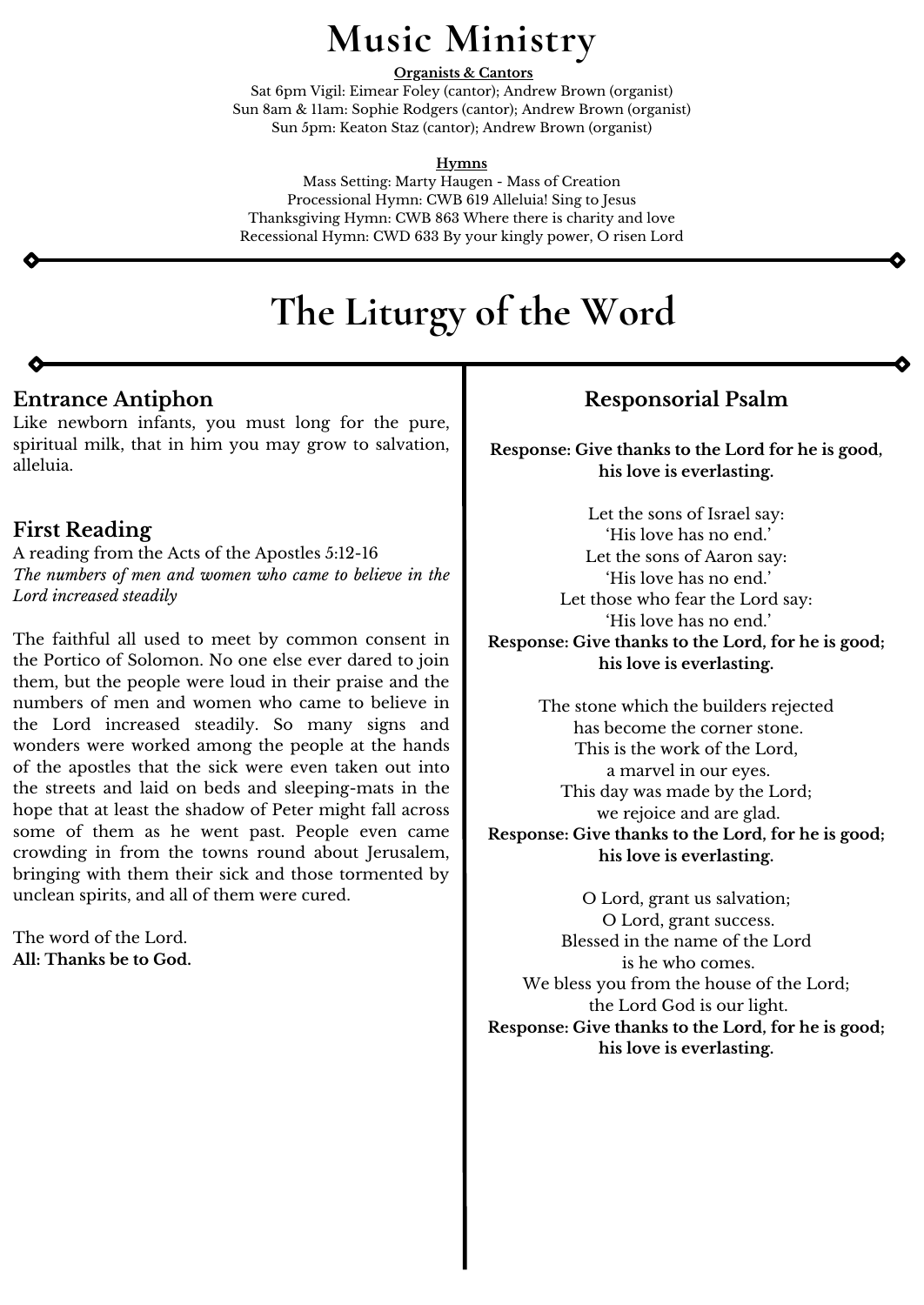## **Gospel Acclamation**

Alleluia, alleluia! You believe in me, Thomas, because you have seen me; happy are those who have not seen me, but still believe! Alleluia!

In the evening of that same day, the first day of the week, the doors were closed in the room where the disciples were, for fear of the Jews. Jesus came and stood among them. He said to them, 'Peace be with you', and showed them his hands and his side. The disciples were filled with joy when they saw the Lord, and he said to them again, 'Peace be with you.

'As the Father sent me, soamI sendingyou.' After saying this he breathed on them and said: 'Receive the Holy Spirit. For those whose sins you forgive, they are forgiven; for those whose sins you retain, they are retained.'

## **Gospel Reading**

*AreadingfromtheholyGospelaccordingtoStJohn20:19-31 Eightdayslater,Jesus cameagainandstoodamongthem*

them. 'Peace be with you' he said. Then he spoke to Thomas, 'Put your finger here; look, here are my hands. Give me your hand; put it into my side. Doubt no longer but believe.' Thomas replied, 'My Lord and my God!' Jesus said to him:

'You believe because you can see me. Happy are those who have not seen and yet believe.'

There were many other signs that Jesus worked and the disciples saw, but they are not recorded in this book. These are recorded so that you may believe that Jesus is the Christ, the Son of God, and that believing this you may have life through his name.

Celebrant: The Gospel of the Lord. **All: Praise to you, Lord Jesus Christ.**

Thomas, called the Twin, who was one of the Twelve, was not with them when Jesus came. When the disciples said, 'We have seen the Lord', he answered, 'Unless I see the holes that the nails made in his hands and can put my finger into the holes they made, and unless I can put my hand into his side, I refuse to believe.' Eight days later the disciples were in the house again and Thomas was with them. The doors were closed, but Jesus came in and stood among

## **Communion antiphon**

Bring your hand and feel the place of the nails, and do not be unbelieving but believing, alleluia.

#### The Gloria

Glory to God in the highest, and on earth peace to people of good will. We praise you, we bless you, we adore you, we glorify you, we give you thanks for your great glory, Lord God, heavenly King, O God, almighty Father. Lord Jesus Christ, Only Begotten Son, Lord God, Lamb of God, Son of the Father, you take away the sins of the world, have mercy on us; you take away the sins of the world, receive our prayer; you are seated at the right hand of the Father, have mercy on us. For you alone are the Holy One, you alone are the Lord, you alone are the Most High, Jesus Christ, with the Holy Spirit, in the glory of God the Father. Amen.

#### The Apostles' Creed

I believe in God, the Father almighty, Creator of heaven and earth, and in Jesus Christ, his only Son, our Lord, who was conceived by the Holy Spirit, born of the Virgin Mary, suffered under Pontius Pilate, was crucified, died and was buried; he descended into hell; on the third day he rose again from the dead; he ascended into heaven, and is seated at the right hand of God the Father almighty; from there he will come to judge the living and the dead. I believe in the Holy Spirit, the holy catholic Church, the communion of saints, the forgiveness of sins, the resurrection of the body, and life everlasting. Amen.

#### Plenary Council Prayer

Come, Holy Spirit of Pentecost. Come, Holy Spirit of the great South Land. O God, bless and unite all your people in Australia and guide us on the pilgrim way of the Plenary Council. Give us the grace to see your face in one another and to recognise Jesus, our companion on the road. Give us the courage to tell our stories and to speak boldly of your truth. Give us ears to listen humbly to each other and a discerning heart to hear what you are saying. Lead your Church into a hope filled future, that we may live the joy of the Gospel. Through Jesus Christ our Lord, bread for the journey from age to age. Amen

Our Lady Help of Christians, pray for us. St Mary MacKillop, pray for us.

## **Second Reading**

A reading from Book of Apocalypse 1:9-13,17-19 *I was dead, and now I am to live for ever and ever*

My name is John, and through our union in Jesus I am your brother and share your sufferings, your kingdom, and all you endure. I was on the island of Patmos for having preached God's word and witnessed for Jesus; it was the Lord's day and the Spirit possessed me, and I heard a voice behind me, shouting like a trumpet, 'Write down all that you see in a book.' I turned round to see who had spoken to me, and when I turned I saw seven golden lamp-stands and, surrounded by them, a figure like a Son of man, dressed in a long robe tied at the waist with a golden girdle.

When I saw him, I fell in a dead faint at his feet, but he touched me with his right hand and said, 'Do not be afraid; it is I, the First and the Last; I am the Living One, I was dead and now I am to live for ever and ever, and I hold the keys of death and of the underworld. Now write down all that you see of present happenings and things that are still to come.'

The Word of the Lord. **All: Thanks be to God.**